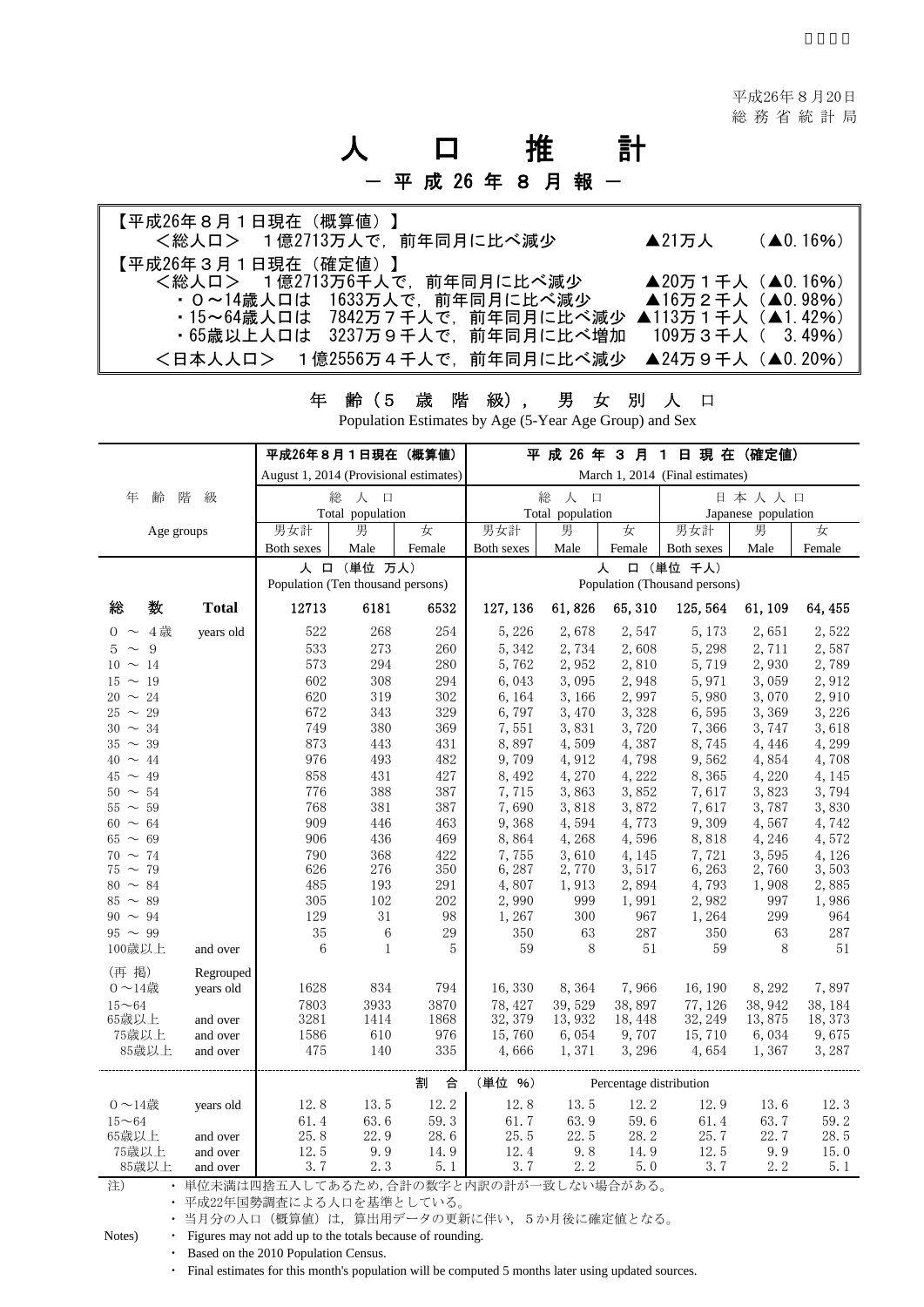#### 参考表 全国人口の推移

Reference Time Series of Population Estimates

総 人 口 (確 定 値) Total population (Final estimates)

|                     |                                |                     | 人               | 减 3)<br>増<br>口                                        |                         |                      | Population change    |                          |                        |
|---------------------|--------------------------------|---------------------|-----------------|-------------------------------------------------------|-------------------------|----------------------|----------------------|--------------------------|------------------------|
| 年<br>月              | 1) 2)<br>月初人口                  | 純 増<br>Net change   | 減               | 態 $4$<br>然<br>動<br>会<br>動<br>社<br>自<br>Natural change |                         |                      |                      | 態 5)<br>Migration change |                        |
| Year and month      | Population as of               | 増減数                 | 増減率6)           | 出生児数                                                  | 死亡者数                    | 自然増減<br>Natural      | 入国者数                 | 出国者数                     | 社会増減<br>Net            |
|                     | 1st of each month              | Number<br>$(6)+(9)$ | Rate<br>(%o)    | Live Births                                           | Deaths                  | change<br>$(4)-(5)$  | Entries              | Exits                    | migration<br>$(7)-(8)$ |
|                     | (1)                            | (2)                 | (3)             | (4)                                                   | (5)                     | (6)                  | (7)                  | (8)                      | (9)                    |
| 17年 2005            | 8)<br>127, 767, 994            |                     |                 |                                                       |                         |                      |                      |                          |                        |
| 18年 2006            | 127, 900, 515                  | 132, 521            | 1.04            |                                                       | 1, 091, 257 1, 090, 482 | 775                  | 2,836,131            | 2,834,910                | 1,221                  |
| 19年 2007            | 128, 032, 743                  | 132, 228            | 1.03            |                                                       | 1, 101, 616 1, 103, 510 | $-1,894$             | 2,882,497            | 2,878,899                | 3,598                  |
| 20年2008             | 128, 083, 960                  | 51, 217             | 0.40            |                                                       | 1, 107, 556 1, 142, 238 | $-34,682$            | 2, 863, 805          | 2, 908, 431              | $-44,626$              |
| 21年2009             | 128, 031, 514                  | $-52, 446$          | $-0.41$         |                                                       | 1, 086, 897 1, 146, 119 | $-59,222$            | 3, 113, 534          | 3, 237, 282              | $-123,748$             |
| 22年 2010            | 8)<br>128, 057, 352            | 25,838              | 0.20            |                                                       | 1, 083, 214 1, 187, 915 | $-104, 701$          | 2, 840, 122          | 2,840,108                | 14                     |
| 23年2011             | 127, 798, 704                  | $-258,648$          | $-2.02$         |                                                       | 1, 073, 170 1, 252, 834 | $-179,664$           | 2, 685, 681          | 2, 764, 665              | $-78,984$              |
| 24年2012             | 127, 515, 133                  | $-283,571$          | $-2.22$         |                                                       | 1, 046, 533 1, 251, 299 | $-204,766$           | 2,756,710            | 2, 835, 515              | $-78,805$              |
| 25年2013             | 127, 297, 686                  | $-217,447$          | $-1.71$         |                                                       | 1, 045, 026 1, 276, 851 | $-231,825$           | 2,796,384            | 2,782,006                | 14, 378                |
|                     |                                |                     |                 |                                                       |                         |                      |                      |                          |                        |
| 平成24年 2012          |                                |                     |                 |                                                       |                         |                      |                      |                          |                        |
| 3月 Mar.             | 127, 575, 221                  | $-8,020$            | $-0.06$         | 84,613                                                | 111,563                 | $-26,950$            | 254, 447             | 235, 517                 | 18,930                 |
| 4月 Apr.             | 127, 567, 201                  | $-45, 303$          | $-0.36$         | 81,552                                                | 102, 907                | $-21, 355$           | 224, 982             | 248, 930                 | $-23,948$              |
| 5月 May              | 127, 521, 898                  | 24,824              | 0.19            | 88, 154                                               | 99,796                  | $-11,642$            | 215, 044             | 178, 578                 | 36, 466                |
| 6月 June             | 127, 546, 722                  | 14,767              | 0.12            | 84,075                                                | 91, 433                 | $-7,358$             | 208, 016             | 185, 891                 | 22, 125                |
| 7月 July             | 127, 561, 489                  | $-7,022$            | $-0.06$         | 91, 721                                               | 95, 097                 | $-3,376$             | 240, 384             | 244,030                  | $-3,646$               |
| 8月 Aug.<br>9月 Sept. | 127, 554, 467<br>127, 486, 665 | $-67,802$           | $-0.53$<br>0.22 | 92, 291<br>90, 138                                    | 97,822<br>92,809        | $-5,531$<br>$-2,671$ | 279, 452<br>240, 642 | 341, 723<br>209, 503     | $-62, 271$<br>31, 139  |
| 10月 Oct.            |                                | 28, 468<br>$-2,920$ | $-0.02$         | 92, 526                                               | 103, 707                | $-11,181$            | 206, 793             | 198, 532                 |                        |
| 11月 Nov.            | 127, 515, 133<br>127, 512, 213 | $-20, 457$          | $-0.16$         | 86,799                                                | 108,687                 | $-21,888$            | 171,936              | 170, 505                 | 8,261<br>1,431         |
| 12月 Dec.            | 127, 491, 756                  | $-46,778$           | $-0.37$         | 91, 266                                               | 121, 987                | $-30, 721$           | 237, 701             | 253, 758                 | $-16,057$              |
| 平成25年 2013          |                                |                     |                 |                                                       |                         |                      |                      |                          |                        |
| 1月 Jan.             | 127, 444, 978                  | $-33,043$           | $-0.26$         | 83, 263                                               | 126, 312                | $-43,049$            | 248,695              | 238,689                  | 10,006                 |
| 2月 Feb.             | 127, 411, 935                  | $-75, 316$          | $-0.59$         | 77,984                                                | 111, 227                | $-33, 243$           | 202, 589             | 244,662                  | $-42,073$              |
| 3月 Mar.             | 127, 336, 619                  | 17,684              | 0.14            | 83, 552                                               | 111, 229                | $-27,677$            | 279, 535             | 234, 174                 | 45, 361                |
| 4月 Apr.             | 127, 354, 303                  | $-44,384$           | $-0.35$         | 82,536                                                | 104,080                 | $-21,544$            | 224, 378             | 247, 218                 | $-22,840$              |
| 5月 May              | 127, 309, 919                  | 15, 252             | 0.12            | 86, 999                                               | 103, 164                | $-16, 165$           | 215, 914             | 184, 497                 | 31, 417                |
| 6月 June             | 127, 325, 171                  | 13, 450             | 0.11            | 82,623                                                | 92, 494                 | $-9,871$             | 215, 356             | 192, 035                 | 23, 321                |
| 7月 July             | 127, 338, 621                  | $-3,059$            | $-0.02$         | 92, 742                                               | 97,588                  | $-4,846$             | 247,698              | 245, 911                 | 1,787                  |
| 8月 Aug.             | 127, 335, 562                  | $-72,964$           | $-0.57$         | 93, 104                                               | 99, 470                 | $-6, 366$            | 291,503              | 358, 101                 | $-66,598$              |
| 9月 Sept.            | 127, 262, 598                  | 35,088              | 0.28            | 91,632                                                | 96, 906                 | $-5, 274$            | 254, 286             | 213, 924                 | 40, 362                |
| 10月 Oct.            | 127, 297, 686                  | $-3, 154$           | $-0.02$         | 92, 480                                               | 103,679                 | $-11, 199$           | 214, 254             | 206, 209                 | 8,045                  |
| 11月 Nov.            | 127, 294, 532                  | $-17,973$           | $-0.14$         | 84, 293                                               | 109, 279                | $-24,986$            | 180,049              | 173,036                  | 7,013                  |
| 12月 Dec.            | 127, 276, 559                  | $-41,907$           | $-0.33$         | 91,525                                                | 119, 482                | $-27,957$            | 247,560              | 261, 510                 | $-13,950$              |
| 平成26年 2014          |                                |                     |                 |                                                       |                         |                      |                      |                          |                        |
| 1月 Jan.             | 127, 234, 652                  | $-48, 143$          | $-0.38$         | 80, 917                                               | 123, 722                | $-42,805$            | 276, 564             | 281, 902                 | $-5,338$               |
| 2月 Feb.             | 127, 186, 509                  | $-50, 395$          | $-0.40$         | 75,091                                                | 110,536                 | $-35, 445$           | 196, 827             | 211, 777                 | $-14,950$              |
| 3月 Mar.             | 127, 136, 114                  |                     |                 |                                                       |                         |                      |                      |                          |                        |

1) 各年の人口は,当該年の10月1日現在の人口。各月の人口は,当該月の1日現在の人口。

2) 平成21年以前の人口は,平成22年国勢調査人口を基に遡及改定(補間補正)した数値。

\* 平成21年以前の「純増減」には、補間補正値を含む。このため、自然動態と社会動態の計(日本人人口は国籍の異動 による純増を含む)は純増減と一致しない。

3) 各年の「人口増減」は,前年10月~当年9月の計。各月の「人口増減」は,当該1か月分の数値。

4) 「人口動態統計」(厚生労働省)による。

5) 「出入国管理統計」(法務省)による。

6) 増減数を期首人口で除したもの。(千人比:‰)

7) 法務省資料による。

8) 国勢調査による人口。

9) 国勢調査による日本人人口に,総人口に対する日本人人口の割合であん分した国籍不詳を含めたもの。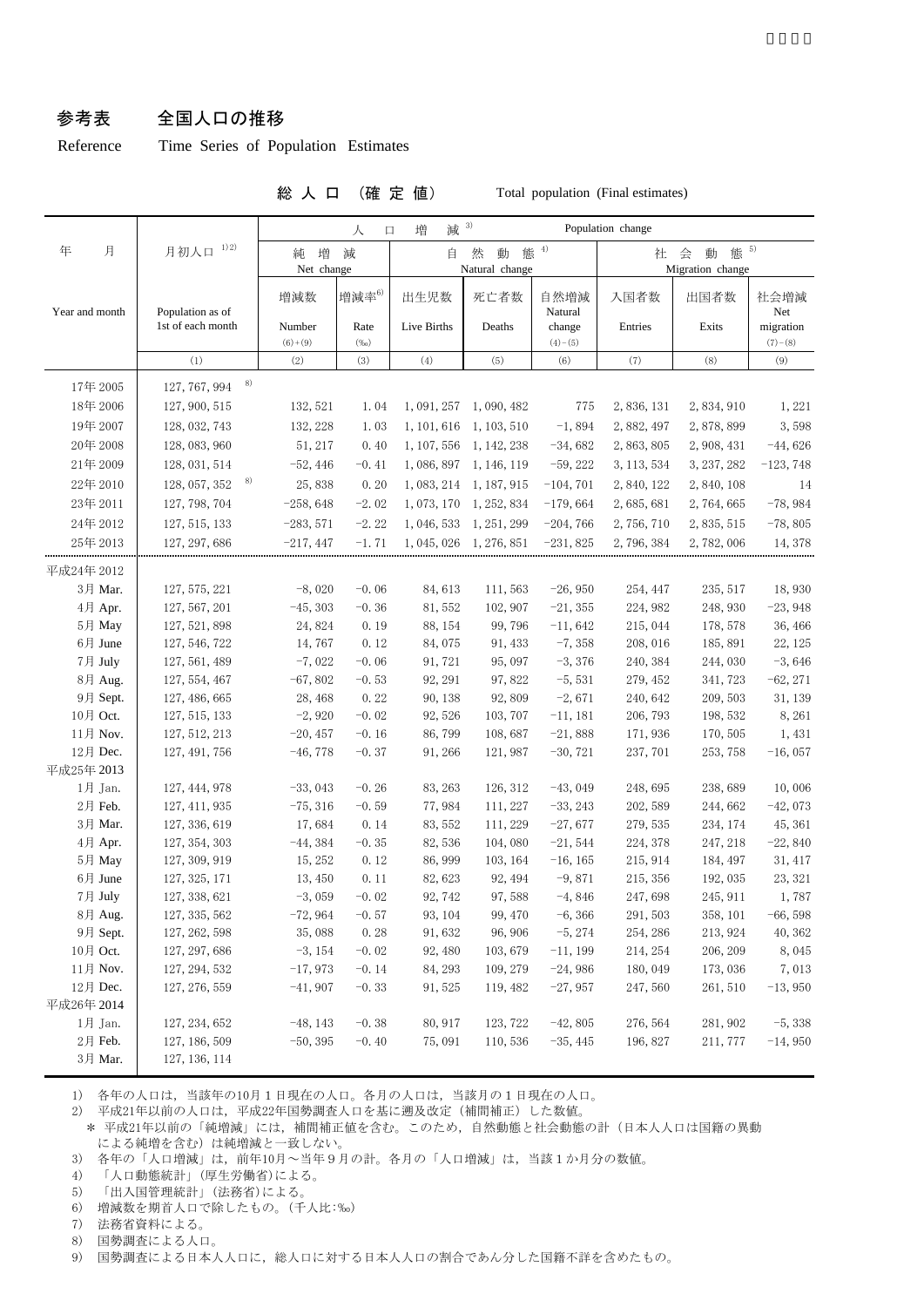### 参考表 全国人口の推移

Reference Time Series of Population Estimates

#### 日 本 人 人 口 (確 定 値) Japanese population (Final estimates)

| 月初人口 1)2)<br>態 $5$<br>年<br>月<br>4)<br>国籍の異動 <sup>7)</sup><br>態<br>増<br>然<br>動<br>社 会<br>動<br>減<br>自<br>純<br>Migration change<br>による純増減<br>Net change<br>Natural change<br>増減率6)<br>自然増減<br>入国者数<br>社会増減<br>増減数<br>出生児数<br>死亡者数<br>出国者数<br>Net increase<br>Population as of<br>Year and month<br>Natural<br>Net<br>or decrease<br>1st of each month<br>Live Births<br>Number<br>Deaths<br>Entries<br>Exits<br>migration<br>Rate<br>change<br>by change<br>of nationality<br>$(15)+(18)+(19)$<br>$(16)-(17)$<br>$(\%o)$<br>$(13)-(14)$<br>(10)<br>(11)<br>(12)<br>(13)<br>(14)<br>(15)<br>(16)<br>(17)<br>(18)<br>(19)<br>126, 204, 902 $9$<br>平成17年 2005<br>18年 2006<br>126, 285, 559<br>80,657<br>1,079,232<br>$-5,322$<br>1, 275, 944<br>$-59,896$<br>15, 203<br>0.64<br>1,084,554<br>1, 216, 048<br>19年 2007<br>$-8,732$<br>126, 347, 225<br>61,666<br>0.49<br>1,088,603<br>1, 191, 324<br>1, 266, 429<br>14,831<br>1, 097, 335<br>$-75, 105$<br>20年 2008<br>126, 339, 510<br>$-7,715$<br>$-42,514$<br>1, 266, 118<br>13,885<br>$-0.06$<br>1, 093, 498<br>1, 136, 012<br>1, 156, 361<br>$-109,757$<br>21年 2009<br>126, 343, 229<br>3,719<br>0.03<br>$-66,050$<br>1, 432, 020<br>1,508,820<br>$-76,800$<br>15,897<br>1,073,939<br>1, 139, 989<br>126, 381, 728 9)<br>22年 2010<br>38, 499<br>0.30<br>1,071,148<br>1, 107, 335<br>4,118<br>14,086<br>$1, 181, 525 -110, 377$<br>1, 111, 453<br>23年 2011<br>126, 180, 135<br>$-201,593$<br>$-1.60$<br>1,061,484<br>$1, 246, 312 -184, 828$<br>798, 792<br>826, 503<br>$-27,711$<br>10,946<br>24年 2012<br>125, 957, 139<br>$-222,996$<br>$-1.77$<br>1, 244, 797 -210, 980<br>887,670<br>$-23, 158$<br>1,033,817<br>910, 828<br>11, 142<br>25年 2013<br>$-252,705$<br>1, 270, 240 - 238, 422<br>$-23,072$<br>125, 704, 434<br>$-2.01$<br>1, 031, 818<br>903, 217<br>926, 289<br>8,789<br>平成24年 2012<br>3月 Mar.<br>126, 056, 821<br>$-11,671$<br>$-0.09$<br>83, 615<br>110,953<br>$-27,338$<br>77,005<br>61,856<br>15, 149<br>518<br>$-21,833$<br>826<br>4月 Apr.<br>126, 045, 150<br>$-47,913$<br>$-0.38$<br>80,529<br>102, 362<br>67,735<br>94,641<br>$-26,906$<br>885<br>5月 May<br>125, 997, 237<br>$-12,836$<br>$-0.10$<br>87,086<br>99, 256<br>$-12,170$<br>60, 931<br>62, 482<br>$-1,551$<br>6月 June<br>19, 239<br>0.15<br>82, 974<br>90, 919<br>$-7,945$<br>85, 853<br>26, 042<br>1,142<br>125, 984, 401<br>59,811<br>7月 July<br>949<br>25, 407<br>0.20<br>90,582<br>94, 575<br>$-3,993$<br>107, 934<br>126, 003, 640<br>79, 483<br>28, 451<br>8月 Aug.<br>$-6, 208$<br>126, 029, 047<br>$-61,790$<br>$-0.49$<br>91, 102<br>97, 310<br>84, 338<br>141, 223<br>$-56,885$<br>1,303<br>9月 Sept.<br>125, 967, 257<br>$-10, 118$<br>$-0.08$<br>88,900<br>92, 352<br>$-3,452$<br>60, 316<br>68,067<br>$-7,751$<br>1,085<br>10月 Oct.<br>125, 957, 139<br>$-24,442$<br>$-0.19$<br>91, 277<br>103, 137<br>$-11,860$<br>56,748<br>70, 402<br>$-13,654$<br>1,072<br>11月 Nov.<br>125, 932, 697<br>$-23,788$<br>$-0.19$<br>85, 579<br>$-22,565$<br>$-1,981$<br>758<br>108, 144<br>49, 310<br>51, 291<br>12月 Dec.<br>125, 908, 909<br>0.41<br>890<br>51, 913<br>89, 929<br>121, 354<br>$-31,425$<br>126, 961<br>44, 513<br>82, 448<br>平成25年 2013<br>1月 Jan.<br>125, 960, 822<br>$-106, 655$<br>$-0.85$<br>82, 170<br>125,686<br>$-43,516$<br>47, 414<br>$-63,814$<br>675<br>111, 228<br>77,025<br>$-33,669$<br>$-7,913$<br>2月 Feb.<br>125, 854, 167<br>$-40,846$<br>$-0.32$<br>110,694<br>61,672<br>69,585<br>736<br>3月 Mar.<br>125, 813, 321<br>$-7,574$<br>$-0.06$<br>82, 531<br>110,669<br>$-28,138$<br>82, 906<br>63, 266<br>19,640<br>924<br>399<br>4月 Apr.<br>125, 805, 747<br>$-51,379$<br>$-0.41$<br>81,560<br>103, 527<br>$-21,967$<br>64,590<br>94, 401<br>$-29,811$<br>$399\,$<br>5月 May<br>125, 754, 368<br>$-15,678$<br>$-0.12$<br>85, 971<br>102,629<br>$-16,658$<br>62,767<br>62,368<br>581<br>6月 June<br>125, 738, 690<br>0.15<br>81,647<br>$-10, 392$<br>61,789<br>28,687<br>514<br>18,809<br>92,039<br>90, 476<br>7月 July<br>125, 757, 499<br>0.22<br>32, 317<br>586<br>27,534<br>91,664<br>97,033<br>$-5, 369$<br>113, 776<br>81, 459<br>8月 Aug.<br>125, 785, 033<br>$-6,964$<br>147,758<br>$-63, 355$<br>901<br>$-69,418$<br>$-0.55$<br>91, 996<br>98, 960<br>84, 403<br>9月 Sept.<br>125, 715, 615<br>$-0.09$<br>90, 469<br>$-5,899$<br>62, 194<br>68, 229<br>$-6,035$<br>753<br>$-11,181$<br>96, 368<br>10月 Oct.<br>125, 704, 434<br>813<br>$-20,641$<br>$-0.16$<br>91, 241<br>103, 135<br>$-11,894$<br>60,839<br>70, 399<br>$-9,560$<br>11月 Nov.<br>$-785$<br>125, 683, 793<br>$-25,559$<br>$-0.20$<br>83, 155<br>108, 725<br>$-25,570$<br>51, 416<br>52, 201<br>796<br>12月 Dec.<br>125, 658, 234<br>59,072<br>0.47<br>90, 317<br>118,821<br>$-28,504$<br>132, 444<br>45, 871<br>86, 573<br>1,003<br>平成26年 2014<br>125, 717, 306<br>$-90, 360$<br>79,836<br>1月 Jan.<br>$-0.72$<br>123, 117<br>$-43, 281$<br>69, 229<br>116,792<br>$-47,563$<br>484<br>2月 Feb.<br>$-0.50$<br>125, 626, 946<br>$-62,944$<br>73, 971<br>110,011<br>$-36,040$<br>42,709<br>70, 213<br>$-27,504$<br>600 |         |               |  |  | 増<br>$\Box$<br>人 | 减 3) | Population change |  |  |  |  |
|-------------------------------------------------------------------------------------------------------------------------------------------------------------------------------------------------------------------------------------------------------------------------------------------------------------------------------------------------------------------------------------------------------------------------------------------------------------------------------------------------------------------------------------------------------------------------------------------------------------------------------------------------------------------------------------------------------------------------------------------------------------------------------------------------------------------------------------------------------------------------------------------------------------------------------------------------------------------------------------------------------------------------------------------------------------------------------------------------------------------------------------------------------------------------------------------------------------------------------------------------------------------------------------------------------------------------------------------------------------------------------------------------------------------------------------------------------------------------------------------------------------------------------------------------------------------------------------------------------------------------------------------------------------------------------------------------------------------------------------------------------------------------------------------------------------------------------------------------------------------------------------------------------------------------------------------------------------------------------------------------------------------------------------------------------------------------------------------------------------------------------------------------------------------------------------------------------------------------------------------------------------------------------------------------------------------------------------------------------------------------------------------------------------------------------------------------------------------------------------------------------------------------------------------------------------------------------------------------------------------------------------------------------------------------------------------------------------------------------------------------------------------------------------------------------------------------------------------------------------------------------------------------------------------------------------------------------------------------------------------------------------------------------------------------------------------------------------------------------------------------------------------------------------------------------------------------------------------------------------------------------------------------------------------------------------------------------------------------------------------------------------------------------------------------------------------------------------------------------------------------------------------------------------------------------------------------------------------------------------------------------------------------------------------------------------------------------------------------------------------------------------------------------------------------------------------------------------------------------------------------------------------------------------------------------------------------------------------------------------------------------------------------------------------------------------------------------------------------------------------------------------------------------------------------------------------------------------------------------------------------------------------------------------------------------------------------------------------------------------------------------------------------------------------------------------------------------------------------------------------------------------------------------------------------------------------------------------------------------------------------------------------------------------------------------------------------------------------------------------------------------------------------------------------------------------------------------------------------------------------------------------------------------------------------------------------------------------------------------------------------------------------------------------------|---------|---------------|--|--|------------------|------|-------------------|--|--|--|--|
|                                                                                                                                                                                                                                                                                                                                                                                                                                                                                                                                                                                                                                                                                                                                                                                                                                                                                                                                                                                                                                                                                                                                                                                                                                                                                                                                                                                                                                                                                                                                                                                                                                                                                                                                                                                                                                                                                                                                                                                                                                                                                                                                                                                                                                                                                                                                                                                                                                                                                                                                                                                                                                                                                                                                                                                                                                                                                                                                                                                                                                                                                                                                                                                                                                                                                                                                                                                                                                                                                                                                                                                                                                                                                                                                                                                                                                                                                                                                                                                                                                                                                                                                                                                                                                                                                                                                                                                                                                                                                                                                                                                                                                                                                                                                                                                                                                                                                                                                                                                                                                           |         |               |  |  |                  |      |                   |  |  |  |  |
|                                                                                                                                                                                                                                                                                                                                                                                                                                                                                                                                                                                                                                                                                                                                                                                                                                                                                                                                                                                                                                                                                                                                                                                                                                                                                                                                                                                                                                                                                                                                                                                                                                                                                                                                                                                                                                                                                                                                                                                                                                                                                                                                                                                                                                                                                                                                                                                                                                                                                                                                                                                                                                                                                                                                                                                                                                                                                                                                                                                                                                                                                                                                                                                                                                                                                                                                                                                                                                                                                                                                                                                                                                                                                                                                                                                                                                                                                                                                                                                                                                                                                                                                                                                                                                                                                                                                                                                                                                                                                                                                                                                                                                                                                                                                                                                                                                                                                                                                                                                                                                           |         |               |  |  |                  |      |                   |  |  |  |  |
|                                                                                                                                                                                                                                                                                                                                                                                                                                                                                                                                                                                                                                                                                                                                                                                                                                                                                                                                                                                                                                                                                                                                                                                                                                                                                                                                                                                                                                                                                                                                                                                                                                                                                                                                                                                                                                                                                                                                                                                                                                                                                                                                                                                                                                                                                                                                                                                                                                                                                                                                                                                                                                                                                                                                                                                                                                                                                                                                                                                                                                                                                                                                                                                                                                                                                                                                                                                                                                                                                                                                                                                                                                                                                                                                                                                                                                                                                                                                                                                                                                                                                                                                                                                                                                                                                                                                                                                                                                                                                                                                                                                                                                                                                                                                                                                                                                                                                                                                                                                                                                           |         |               |  |  |                  |      |                   |  |  |  |  |
|                                                                                                                                                                                                                                                                                                                                                                                                                                                                                                                                                                                                                                                                                                                                                                                                                                                                                                                                                                                                                                                                                                                                                                                                                                                                                                                                                                                                                                                                                                                                                                                                                                                                                                                                                                                                                                                                                                                                                                                                                                                                                                                                                                                                                                                                                                                                                                                                                                                                                                                                                                                                                                                                                                                                                                                                                                                                                                                                                                                                                                                                                                                                                                                                                                                                                                                                                                                                                                                                                                                                                                                                                                                                                                                                                                                                                                                                                                                                                                                                                                                                                                                                                                                                                                                                                                                                                                                                                                                                                                                                                                                                                                                                                                                                                                                                                                                                                                                                                                                                                                           |         |               |  |  |                  |      |                   |  |  |  |  |
|                                                                                                                                                                                                                                                                                                                                                                                                                                                                                                                                                                                                                                                                                                                                                                                                                                                                                                                                                                                                                                                                                                                                                                                                                                                                                                                                                                                                                                                                                                                                                                                                                                                                                                                                                                                                                                                                                                                                                                                                                                                                                                                                                                                                                                                                                                                                                                                                                                                                                                                                                                                                                                                                                                                                                                                                                                                                                                                                                                                                                                                                                                                                                                                                                                                                                                                                                                                                                                                                                                                                                                                                                                                                                                                                                                                                                                                                                                                                                                                                                                                                                                                                                                                                                                                                                                                                                                                                                                                                                                                                                                                                                                                                                                                                                                                                                                                                                                                                                                                                                                           |         |               |  |  |                  |      |                   |  |  |  |  |
|                                                                                                                                                                                                                                                                                                                                                                                                                                                                                                                                                                                                                                                                                                                                                                                                                                                                                                                                                                                                                                                                                                                                                                                                                                                                                                                                                                                                                                                                                                                                                                                                                                                                                                                                                                                                                                                                                                                                                                                                                                                                                                                                                                                                                                                                                                                                                                                                                                                                                                                                                                                                                                                                                                                                                                                                                                                                                                                                                                                                                                                                                                                                                                                                                                                                                                                                                                                                                                                                                                                                                                                                                                                                                                                                                                                                                                                                                                                                                                                                                                                                                                                                                                                                                                                                                                                                                                                                                                                                                                                                                                                                                                                                                                                                                                                                                                                                                                                                                                                                                                           |         |               |  |  |                  |      |                   |  |  |  |  |
|                                                                                                                                                                                                                                                                                                                                                                                                                                                                                                                                                                                                                                                                                                                                                                                                                                                                                                                                                                                                                                                                                                                                                                                                                                                                                                                                                                                                                                                                                                                                                                                                                                                                                                                                                                                                                                                                                                                                                                                                                                                                                                                                                                                                                                                                                                                                                                                                                                                                                                                                                                                                                                                                                                                                                                                                                                                                                                                                                                                                                                                                                                                                                                                                                                                                                                                                                                                                                                                                                                                                                                                                                                                                                                                                                                                                                                                                                                                                                                                                                                                                                                                                                                                                                                                                                                                                                                                                                                                                                                                                                                                                                                                                                                                                                                                                                                                                                                                                                                                                                                           |         |               |  |  |                  |      |                   |  |  |  |  |
|                                                                                                                                                                                                                                                                                                                                                                                                                                                                                                                                                                                                                                                                                                                                                                                                                                                                                                                                                                                                                                                                                                                                                                                                                                                                                                                                                                                                                                                                                                                                                                                                                                                                                                                                                                                                                                                                                                                                                                                                                                                                                                                                                                                                                                                                                                                                                                                                                                                                                                                                                                                                                                                                                                                                                                                                                                                                                                                                                                                                                                                                                                                                                                                                                                                                                                                                                                                                                                                                                                                                                                                                                                                                                                                                                                                                                                                                                                                                                                                                                                                                                                                                                                                                                                                                                                                                                                                                                                                                                                                                                                                                                                                                                                                                                                                                                                                                                                                                                                                                                                           |         |               |  |  |                  |      |                   |  |  |  |  |
|                                                                                                                                                                                                                                                                                                                                                                                                                                                                                                                                                                                                                                                                                                                                                                                                                                                                                                                                                                                                                                                                                                                                                                                                                                                                                                                                                                                                                                                                                                                                                                                                                                                                                                                                                                                                                                                                                                                                                                                                                                                                                                                                                                                                                                                                                                                                                                                                                                                                                                                                                                                                                                                                                                                                                                                                                                                                                                                                                                                                                                                                                                                                                                                                                                                                                                                                                                                                                                                                                                                                                                                                                                                                                                                                                                                                                                                                                                                                                                                                                                                                                                                                                                                                                                                                                                                                                                                                                                                                                                                                                                                                                                                                                                                                                                                                                                                                                                                                                                                                                                           |         |               |  |  |                  |      |                   |  |  |  |  |
|                                                                                                                                                                                                                                                                                                                                                                                                                                                                                                                                                                                                                                                                                                                                                                                                                                                                                                                                                                                                                                                                                                                                                                                                                                                                                                                                                                                                                                                                                                                                                                                                                                                                                                                                                                                                                                                                                                                                                                                                                                                                                                                                                                                                                                                                                                                                                                                                                                                                                                                                                                                                                                                                                                                                                                                                                                                                                                                                                                                                                                                                                                                                                                                                                                                                                                                                                                                                                                                                                                                                                                                                                                                                                                                                                                                                                                                                                                                                                                                                                                                                                                                                                                                                                                                                                                                                                                                                                                                                                                                                                                                                                                                                                                                                                                                                                                                                                                                                                                                                                                           |         |               |  |  |                  |      |                   |  |  |  |  |
|                                                                                                                                                                                                                                                                                                                                                                                                                                                                                                                                                                                                                                                                                                                                                                                                                                                                                                                                                                                                                                                                                                                                                                                                                                                                                                                                                                                                                                                                                                                                                                                                                                                                                                                                                                                                                                                                                                                                                                                                                                                                                                                                                                                                                                                                                                                                                                                                                                                                                                                                                                                                                                                                                                                                                                                                                                                                                                                                                                                                                                                                                                                                                                                                                                                                                                                                                                                                                                                                                                                                                                                                                                                                                                                                                                                                                                                                                                                                                                                                                                                                                                                                                                                                                                                                                                                                                                                                                                                                                                                                                                                                                                                                                                                                                                                                                                                                                                                                                                                                                                           |         |               |  |  |                  |      |                   |  |  |  |  |
|                                                                                                                                                                                                                                                                                                                                                                                                                                                                                                                                                                                                                                                                                                                                                                                                                                                                                                                                                                                                                                                                                                                                                                                                                                                                                                                                                                                                                                                                                                                                                                                                                                                                                                                                                                                                                                                                                                                                                                                                                                                                                                                                                                                                                                                                                                                                                                                                                                                                                                                                                                                                                                                                                                                                                                                                                                                                                                                                                                                                                                                                                                                                                                                                                                                                                                                                                                                                                                                                                                                                                                                                                                                                                                                                                                                                                                                                                                                                                                                                                                                                                                                                                                                                                                                                                                                                                                                                                                                                                                                                                                                                                                                                                                                                                                                                                                                                                                                                                                                                                                           |         |               |  |  |                  |      |                   |  |  |  |  |
|                                                                                                                                                                                                                                                                                                                                                                                                                                                                                                                                                                                                                                                                                                                                                                                                                                                                                                                                                                                                                                                                                                                                                                                                                                                                                                                                                                                                                                                                                                                                                                                                                                                                                                                                                                                                                                                                                                                                                                                                                                                                                                                                                                                                                                                                                                                                                                                                                                                                                                                                                                                                                                                                                                                                                                                                                                                                                                                                                                                                                                                                                                                                                                                                                                                                                                                                                                                                                                                                                                                                                                                                                                                                                                                                                                                                                                                                                                                                                                                                                                                                                                                                                                                                                                                                                                                                                                                                                                                                                                                                                                                                                                                                                                                                                                                                                                                                                                                                                                                                                                           |         |               |  |  |                  |      |                   |  |  |  |  |
|                                                                                                                                                                                                                                                                                                                                                                                                                                                                                                                                                                                                                                                                                                                                                                                                                                                                                                                                                                                                                                                                                                                                                                                                                                                                                                                                                                                                                                                                                                                                                                                                                                                                                                                                                                                                                                                                                                                                                                                                                                                                                                                                                                                                                                                                                                                                                                                                                                                                                                                                                                                                                                                                                                                                                                                                                                                                                                                                                                                                                                                                                                                                                                                                                                                                                                                                                                                                                                                                                                                                                                                                                                                                                                                                                                                                                                                                                                                                                                                                                                                                                                                                                                                                                                                                                                                                                                                                                                                                                                                                                                                                                                                                                                                                                                                                                                                                                                                                                                                                                                           |         |               |  |  |                  |      |                   |  |  |  |  |
|                                                                                                                                                                                                                                                                                                                                                                                                                                                                                                                                                                                                                                                                                                                                                                                                                                                                                                                                                                                                                                                                                                                                                                                                                                                                                                                                                                                                                                                                                                                                                                                                                                                                                                                                                                                                                                                                                                                                                                                                                                                                                                                                                                                                                                                                                                                                                                                                                                                                                                                                                                                                                                                                                                                                                                                                                                                                                                                                                                                                                                                                                                                                                                                                                                                                                                                                                                                                                                                                                                                                                                                                                                                                                                                                                                                                                                                                                                                                                                                                                                                                                                                                                                                                                                                                                                                                                                                                                                                                                                                                                                                                                                                                                                                                                                                                                                                                                                                                                                                                                                           |         |               |  |  |                  |      |                   |  |  |  |  |
|                                                                                                                                                                                                                                                                                                                                                                                                                                                                                                                                                                                                                                                                                                                                                                                                                                                                                                                                                                                                                                                                                                                                                                                                                                                                                                                                                                                                                                                                                                                                                                                                                                                                                                                                                                                                                                                                                                                                                                                                                                                                                                                                                                                                                                                                                                                                                                                                                                                                                                                                                                                                                                                                                                                                                                                                                                                                                                                                                                                                                                                                                                                                                                                                                                                                                                                                                                                                                                                                                                                                                                                                                                                                                                                                                                                                                                                                                                                                                                                                                                                                                                                                                                                                                                                                                                                                                                                                                                                                                                                                                                                                                                                                                                                                                                                                                                                                                                                                                                                                                                           |         |               |  |  |                  |      |                   |  |  |  |  |
|                                                                                                                                                                                                                                                                                                                                                                                                                                                                                                                                                                                                                                                                                                                                                                                                                                                                                                                                                                                                                                                                                                                                                                                                                                                                                                                                                                                                                                                                                                                                                                                                                                                                                                                                                                                                                                                                                                                                                                                                                                                                                                                                                                                                                                                                                                                                                                                                                                                                                                                                                                                                                                                                                                                                                                                                                                                                                                                                                                                                                                                                                                                                                                                                                                                                                                                                                                                                                                                                                                                                                                                                                                                                                                                                                                                                                                                                                                                                                                                                                                                                                                                                                                                                                                                                                                                                                                                                                                                                                                                                                                                                                                                                                                                                                                                                                                                                                                                                                                                                                                           |         |               |  |  |                  |      |                   |  |  |  |  |
|                                                                                                                                                                                                                                                                                                                                                                                                                                                                                                                                                                                                                                                                                                                                                                                                                                                                                                                                                                                                                                                                                                                                                                                                                                                                                                                                                                                                                                                                                                                                                                                                                                                                                                                                                                                                                                                                                                                                                                                                                                                                                                                                                                                                                                                                                                                                                                                                                                                                                                                                                                                                                                                                                                                                                                                                                                                                                                                                                                                                                                                                                                                                                                                                                                                                                                                                                                                                                                                                                                                                                                                                                                                                                                                                                                                                                                                                                                                                                                                                                                                                                                                                                                                                                                                                                                                                                                                                                                                                                                                                                                                                                                                                                                                                                                                                                                                                                                                                                                                                                                           |         |               |  |  |                  |      |                   |  |  |  |  |
|                                                                                                                                                                                                                                                                                                                                                                                                                                                                                                                                                                                                                                                                                                                                                                                                                                                                                                                                                                                                                                                                                                                                                                                                                                                                                                                                                                                                                                                                                                                                                                                                                                                                                                                                                                                                                                                                                                                                                                                                                                                                                                                                                                                                                                                                                                                                                                                                                                                                                                                                                                                                                                                                                                                                                                                                                                                                                                                                                                                                                                                                                                                                                                                                                                                                                                                                                                                                                                                                                                                                                                                                                                                                                                                                                                                                                                                                                                                                                                                                                                                                                                                                                                                                                                                                                                                                                                                                                                                                                                                                                                                                                                                                                                                                                                                                                                                                                                                                                                                                                                           |         |               |  |  |                  |      |                   |  |  |  |  |
|                                                                                                                                                                                                                                                                                                                                                                                                                                                                                                                                                                                                                                                                                                                                                                                                                                                                                                                                                                                                                                                                                                                                                                                                                                                                                                                                                                                                                                                                                                                                                                                                                                                                                                                                                                                                                                                                                                                                                                                                                                                                                                                                                                                                                                                                                                                                                                                                                                                                                                                                                                                                                                                                                                                                                                                                                                                                                                                                                                                                                                                                                                                                                                                                                                                                                                                                                                                                                                                                                                                                                                                                                                                                                                                                                                                                                                                                                                                                                                                                                                                                                                                                                                                                                                                                                                                                                                                                                                                                                                                                                                                                                                                                                                                                                                                                                                                                                                                                                                                                                                           |         |               |  |  |                  |      |                   |  |  |  |  |
|                                                                                                                                                                                                                                                                                                                                                                                                                                                                                                                                                                                                                                                                                                                                                                                                                                                                                                                                                                                                                                                                                                                                                                                                                                                                                                                                                                                                                                                                                                                                                                                                                                                                                                                                                                                                                                                                                                                                                                                                                                                                                                                                                                                                                                                                                                                                                                                                                                                                                                                                                                                                                                                                                                                                                                                                                                                                                                                                                                                                                                                                                                                                                                                                                                                                                                                                                                                                                                                                                                                                                                                                                                                                                                                                                                                                                                                                                                                                                                                                                                                                                                                                                                                                                                                                                                                                                                                                                                                                                                                                                                                                                                                                                                                                                                                                                                                                                                                                                                                                                                           |         |               |  |  |                  |      |                   |  |  |  |  |
|                                                                                                                                                                                                                                                                                                                                                                                                                                                                                                                                                                                                                                                                                                                                                                                                                                                                                                                                                                                                                                                                                                                                                                                                                                                                                                                                                                                                                                                                                                                                                                                                                                                                                                                                                                                                                                                                                                                                                                                                                                                                                                                                                                                                                                                                                                                                                                                                                                                                                                                                                                                                                                                                                                                                                                                                                                                                                                                                                                                                                                                                                                                                                                                                                                                                                                                                                                                                                                                                                                                                                                                                                                                                                                                                                                                                                                                                                                                                                                                                                                                                                                                                                                                                                                                                                                                                                                                                                                                                                                                                                                                                                                                                                                                                                                                                                                                                                                                                                                                                                                           |         |               |  |  |                  |      |                   |  |  |  |  |
|                                                                                                                                                                                                                                                                                                                                                                                                                                                                                                                                                                                                                                                                                                                                                                                                                                                                                                                                                                                                                                                                                                                                                                                                                                                                                                                                                                                                                                                                                                                                                                                                                                                                                                                                                                                                                                                                                                                                                                                                                                                                                                                                                                                                                                                                                                                                                                                                                                                                                                                                                                                                                                                                                                                                                                                                                                                                                                                                                                                                                                                                                                                                                                                                                                                                                                                                                                                                                                                                                                                                                                                                                                                                                                                                                                                                                                                                                                                                                                                                                                                                                                                                                                                                                                                                                                                                                                                                                                                                                                                                                                                                                                                                                                                                                                                                                                                                                                                                                                                                                                           |         |               |  |  |                  |      |                   |  |  |  |  |
|                                                                                                                                                                                                                                                                                                                                                                                                                                                                                                                                                                                                                                                                                                                                                                                                                                                                                                                                                                                                                                                                                                                                                                                                                                                                                                                                                                                                                                                                                                                                                                                                                                                                                                                                                                                                                                                                                                                                                                                                                                                                                                                                                                                                                                                                                                                                                                                                                                                                                                                                                                                                                                                                                                                                                                                                                                                                                                                                                                                                                                                                                                                                                                                                                                                                                                                                                                                                                                                                                                                                                                                                                                                                                                                                                                                                                                                                                                                                                                                                                                                                                                                                                                                                                                                                                                                                                                                                                                                                                                                                                                                                                                                                                                                                                                                                                                                                                                                                                                                                                                           |         |               |  |  |                  |      |                   |  |  |  |  |
|                                                                                                                                                                                                                                                                                                                                                                                                                                                                                                                                                                                                                                                                                                                                                                                                                                                                                                                                                                                                                                                                                                                                                                                                                                                                                                                                                                                                                                                                                                                                                                                                                                                                                                                                                                                                                                                                                                                                                                                                                                                                                                                                                                                                                                                                                                                                                                                                                                                                                                                                                                                                                                                                                                                                                                                                                                                                                                                                                                                                                                                                                                                                                                                                                                                                                                                                                                                                                                                                                                                                                                                                                                                                                                                                                                                                                                                                                                                                                                                                                                                                                                                                                                                                                                                                                                                                                                                                                                                                                                                                                                                                                                                                                                                                                                                                                                                                                                                                                                                                                                           |         |               |  |  |                  |      |                   |  |  |  |  |
|                                                                                                                                                                                                                                                                                                                                                                                                                                                                                                                                                                                                                                                                                                                                                                                                                                                                                                                                                                                                                                                                                                                                                                                                                                                                                                                                                                                                                                                                                                                                                                                                                                                                                                                                                                                                                                                                                                                                                                                                                                                                                                                                                                                                                                                                                                                                                                                                                                                                                                                                                                                                                                                                                                                                                                                                                                                                                                                                                                                                                                                                                                                                                                                                                                                                                                                                                                                                                                                                                                                                                                                                                                                                                                                                                                                                                                                                                                                                                                                                                                                                                                                                                                                                                                                                                                                                                                                                                                                                                                                                                                                                                                                                                                                                                                                                                                                                                                                                                                                                                                           |         |               |  |  |                  |      |                   |  |  |  |  |
|                                                                                                                                                                                                                                                                                                                                                                                                                                                                                                                                                                                                                                                                                                                                                                                                                                                                                                                                                                                                                                                                                                                                                                                                                                                                                                                                                                                                                                                                                                                                                                                                                                                                                                                                                                                                                                                                                                                                                                                                                                                                                                                                                                                                                                                                                                                                                                                                                                                                                                                                                                                                                                                                                                                                                                                                                                                                                                                                                                                                                                                                                                                                                                                                                                                                                                                                                                                                                                                                                                                                                                                                                                                                                                                                                                                                                                                                                                                                                                                                                                                                                                                                                                                                                                                                                                                                                                                                                                                                                                                                                                                                                                                                                                                                                                                                                                                                                                                                                                                                                                           |         |               |  |  |                  |      |                   |  |  |  |  |
|                                                                                                                                                                                                                                                                                                                                                                                                                                                                                                                                                                                                                                                                                                                                                                                                                                                                                                                                                                                                                                                                                                                                                                                                                                                                                                                                                                                                                                                                                                                                                                                                                                                                                                                                                                                                                                                                                                                                                                                                                                                                                                                                                                                                                                                                                                                                                                                                                                                                                                                                                                                                                                                                                                                                                                                                                                                                                                                                                                                                                                                                                                                                                                                                                                                                                                                                                                                                                                                                                                                                                                                                                                                                                                                                                                                                                                                                                                                                                                                                                                                                                                                                                                                                                                                                                                                                                                                                                                                                                                                                                                                                                                                                                                                                                                                                                                                                                                                                                                                                                                           |         |               |  |  |                  |      |                   |  |  |  |  |
|                                                                                                                                                                                                                                                                                                                                                                                                                                                                                                                                                                                                                                                                                                                                                                                                                                                                                                                                                                                                                                                                                                                                                                                                                                                                                                                                                                                                                                                                                                                                                                                                                                                                                                                                                                                                                                                                                                                                                                                                                                                                                                                                                                                                                                                                                                                                                                                                                                                                                                                                                                                                                                                                                                                                                                                                                                                                                                                                                                                                                                                                                                                                                                                                                                                                                                                                                                                                                                                                                                                                                                                                                                                                                                                                                                                                                                                                                                                                                                                                                                                                                                                                                                                                                                                                                                                                                                                                                                                                                                                                                                                                                                                                                                                                                                                                                                                                                                                                                                                                                                           |         |               |  |  |                  |      |                   |  |  |  |  |
|                                                                                                                                                                                                                                                                                                                                                                                                                                                                                                                                                                                                                                                                                                                                                                                                                                                                                                                                                                                                                                                                                                                                                                                                                                                                                                                                                                                                                                                                                                                                                                                                                                                                                                                                                                                                                                                                                                                                                                                                                                                                                                                                                                                                                                                                                                                                                                                                                                                                                                                                                                                                                                                                                                                                                                                                                                                                                                                                                                                                                                                                                                                                                                                                                                                                                                                                                                                                                                                                                                                                                                                                                                                                                                                                                                                                                                                                                                                                                                                                                                                                                                                                                                                                                                                                                                                                                                                                                                                                                                                                                                                                                                                                                                                                                                                                                                                                                                                                                                                                                                           |         |               |  |  |                  |      |                   |  |  |  |  |
|                                                                                                                                                                                                                                                                                                                                                                                                                                                                                                                                                                                                                                                                                                                                                                                                                                                                                                                                                                                                                                                                                                                                                                                                                                                                                                                                                                                                                                                                                                                                                                                                                                                                                                                                                                                                                                                                                                                                                                                                                                                                                                                                                                                                                                                                                                                                                                                                                                                                                                                                                                                                                                                                                                                                                                                                                                                                                                                                                                                                                                                                                                                                                                                                                                                                                                                                                                                                                                                                                                                                                                                                                                                                                                                                                                                                                                                                                                                                                                                                                                                                                                                                                                                                                                                                                                                                                                                                                                                                                                                                                                                                                                                                                                                                                                                                                                                                                                                                                                                                                                           |         |               |  |  |                  |      |                   |  |  |  |  |
|                                                                                                                                                                                                                                                                                                                                                                                                                                                                                                                                                                                                                                                                                                                                                                                                                                                                                                                                                                                                                                                                                                                                                                                                                                                                                                                                                                                                                                                                                                                                                                                                                                                                                                                                                                                                                                                                                                                                                                                                                                                                                                                                                                                                                                                                                                                                                                                                                                                                                                                                                                                                                                                                                                                                                                                                                                                                                                                                                                                                                                                                                                                                                                                                                                                                                                                                                                                                                                                                                                                                                                                                                                                                                                                                                                                                                                                                                                                                                                                                                                                                                                                                                                                                                                                                                                                                                                                                                                                                                                                                                                                                                                                                                                                                                                                                                                                                                                                                                                                                                                           |         |               |  |  |                  |      |                   |  |  |  |  |
|                                                                                                                                                                                                                                                                                                                                                                                                                                                                                                                                                                                                                                                                                                                                                                                                                                                                                                                                                                                                                                                                                                                                                                                                                                                                                                                                                                                                                                                                                                                                                                                                                                                                                                                                                                                                                                                                                                                                                                                                                                                                                                                                                                                                                                                                                                                                                                                                                                                                                                                                                                                                                                                                                                                                                                                                                                                                                                                                                                                                                                                                                                                                                                                                                                                                                                                                                                                                                                                                                                                                                                                                                                                                                                                                                                                                                                                                                                                                                                                                                                                                                                                                                                                                                                                                                                                                                                                                                                                                                                                                                                                                                                                                                                                                                                                                                                                                                                                                                                                                                                           |         |               |  |  |                  |      |                   |  |  |  |  |
|                                                                                                                                                                                                                                                                                                                                                                                                                                                                                                                                                                                                                                                                                                                                                                                                                                                                                                                                                                                                                                                                                                                                                                                                                                                                                                                                                                                                                                                                                                                                                                                                                                                                                                                                                                                                                                                                                                                                                                                                                                                                                                                                                                                                                                                                                                                                                                                                                                                                                                                                                                                                                                                                                                                                                                                                                                                                                                                                                                                                                                                                                                                                                                                                                                                                                                                                                                                                                                                                                                                                                                                                                                                                                                                                                                                                                                                                                                                                                                                                                                                                                                                                                                                                                                                                                                                                                                                                                                                                                                                                                                                                                                                                                                                                                                                                                                                                                                                                                                                                                                           |         |               |  |  |                  |      |                   |  |  |  |  |
|                                                                                                                                                                                                                                                                                                                                                                                                                                                                                                                                                                                                                                                                                                                                                                                                                                                                                                                                                                                                                                                                                                                                                                                                                                                                                                                                                                                                                                                                                                                                                                                                                                                                                                                                                                                                                                                                                                                                                                                                                                                                                                                                                                                                                                                                                                                                                                                                                                                                                                                                                                                                                                                                                                                                                                                                                                                                                                                                                                                                                                                                                                                                                                                                                                                                                                                                                                                                                                                                                                                                                                                                                                                                                                                                                                                                                                                                                                                                                                                                                                                                                                                                                                                                                                                                                                                                                                                                                                                                                                                                                                                                                                                                                                                                                                                                                                                                                                                                                                                                                                           |         |               |  |  |                  |      |                   |  |  |  |  |
|                                                                                                                                                                                                                                                                                                                                                                                                                                                                                                                                                                                                                                                                                                                                                                                                                                                                                                                                                                                                                                                                                                                                                                                                                                                                                                                                                                                                                                                                                                                                                                                                                                                                                                                                                                                                                                                                                                                                                                                                                                                                                                                                                                                                                                                                                                                                                                                                                                                                                                                                                                                                                                                                                                                                                                                                                                                                                                                                                                                                                                                                                                                                                                                                                                                                                                                                                                                                                                                                                                                                                                                                                                                                                                                                                                                                                                                                                                                                                                                                                                                                                                                                                                                                                                                                                                                                                                                                                                                                                                                                                                                                                                                                                                                                                                                                                                                                                                                                                                                                                                           |         |               |  |  |                  |      |                   |  |  |  |  |
|                                                                                                                                                                                                                                                                                                                                                                                                                                                                                                                                                                                                                                                                                                                                                                                                                                                                                                                                                                                                                                                                                                                                                                                                                                                                                                                                                                                                                                                                                                                                                                                                                                                                                                                                                                                                                                                                                                                                                                                                                                                                                                                                                                                                                                                                                                                                                                                                                                                                                                                                                                                                                                                                                                                                                                                                                                                                                                                                                                                                                                                                                                                                                                                                                                                                                                                                                                                                                                                                                                                                                                                                                                                                                                                                                                                                                                                                                                                                                                                                                                                                                                                                                                                                                                                                                                                                                                                                                                                                                                                                                                                                                                                                                                                                                                                                                                                                                                                                                                                                                                           |         |               |  |  |                  |      |                   |  |  |  |  |
|                                                                                                                                                                                                                                                                                                                                                                                                                                                                                                                                                                                                                                                                                                                                                                                                                                                                                                                                                                                                                                                                                                                                                                                                                                                                                                                                                                                                                                                                                                                                                                                                                                                                                                                                                                                                                                                                                                                                                                                                                                                                                                                                                                                                                                                                                                                                                                                                                                                                                                                                                                                                                                                                                                                                                                                                                                                                                                                                                                                                                                                                                                                                                                                                                                                                                                                                                                                                                                                                                                                                                                                                                                                                                                                                                                                                                                                                                                                                                                                                                                                                                                                                                                                                                                                                                                                                                                                                                                                                                                                                                                                                                                                                                                                                                                                                                                                                                                                                                                                                                                           |         |               |  |  |                  |      |                   |  |  |  |  |
|                                                                                                                                                                                                                                                                                                                                                                                                                                                                                                                                                                                                                                                                                                                                                                                                                                                                                                                                                                                                                                                                                                                                                                                                                                                                                                                                                                                                                                                                                                                                                                                                                                                                                                                                                                                                                                                                                                                                                                                                                                                                                                                                                                                                                                                                                                                                                                                                                                                                                                                                                                                                                                                                                                                                                                                                                                                                                                                                                                                                                                                                                                                                                                                                                                                                                                                                                                                                                                                                                                                                                                                                                                                                                                                                                                                                                                                                                                                                                                                                                                                                                                                                                                                                                                                                                                                                                                                                                                                                                                                                                                                                                                                                                                                                                                                                                                                                                                                                                                                                                                           |         |               |  |  |                  |      |                   |  |  |  |  |
|                                                                                                                                                                                                                                                                                                                                                                                                                                                                                                                                                                                                                                                                                                                                                                                                                                                                                                                                                                                                                                                                                                                                                                                                                                                                                                                                                                                                                                                                                                                                                                                                                                                                                                                                                                                                                                                                                                                                                                                                                                                                                                                                                                                                                                                                                                                                                                                                                                                                                                                                                                                                                                                                                                                                                                                                                                                                                                                                                                                                                                                                                                                                                                                                                                                                                                                                                                                                                                                                                                                                                                                                                                                                                                                                                                                                                                                                                                                                                                                                                                                                                                                                                                                                                                                                                                                                                                                                                                                                                                                                                                                                                                                                                                                                                                                                                                                                                                                                                                                                                                           | 3月 Mar. | 125, 564, 002 |  |  |                  |      |                   |  |  |  |  |

1) Population for each year is the population as of October 1 of the stated year. Population for each month is the population as of the first day of the stated month.

2) Population figures until 2009 are revised estimates (intercensal adjustment).

\* Population change until 2009 included intercensal adjustment.

 3) Population change for each year relates to the period from October of the previous year to September of the stated year . Population change for each month relates to the period from the first day to the last day of the stated month.

4) Based on the Vital Statistics by the Ministry of Health, Labour and Welfare.

5) Based on the Statistics on Legal Migrants compiled by the Ministry of Justice.

6) Obtained by dividing the number of the net change by the population as of the beginning of the period concerned.

7) Based on the data by the Ministry of Justice.

8) The Population Census.

9) Based on the Population Census. Persons with unknown nationality are included proportionally.